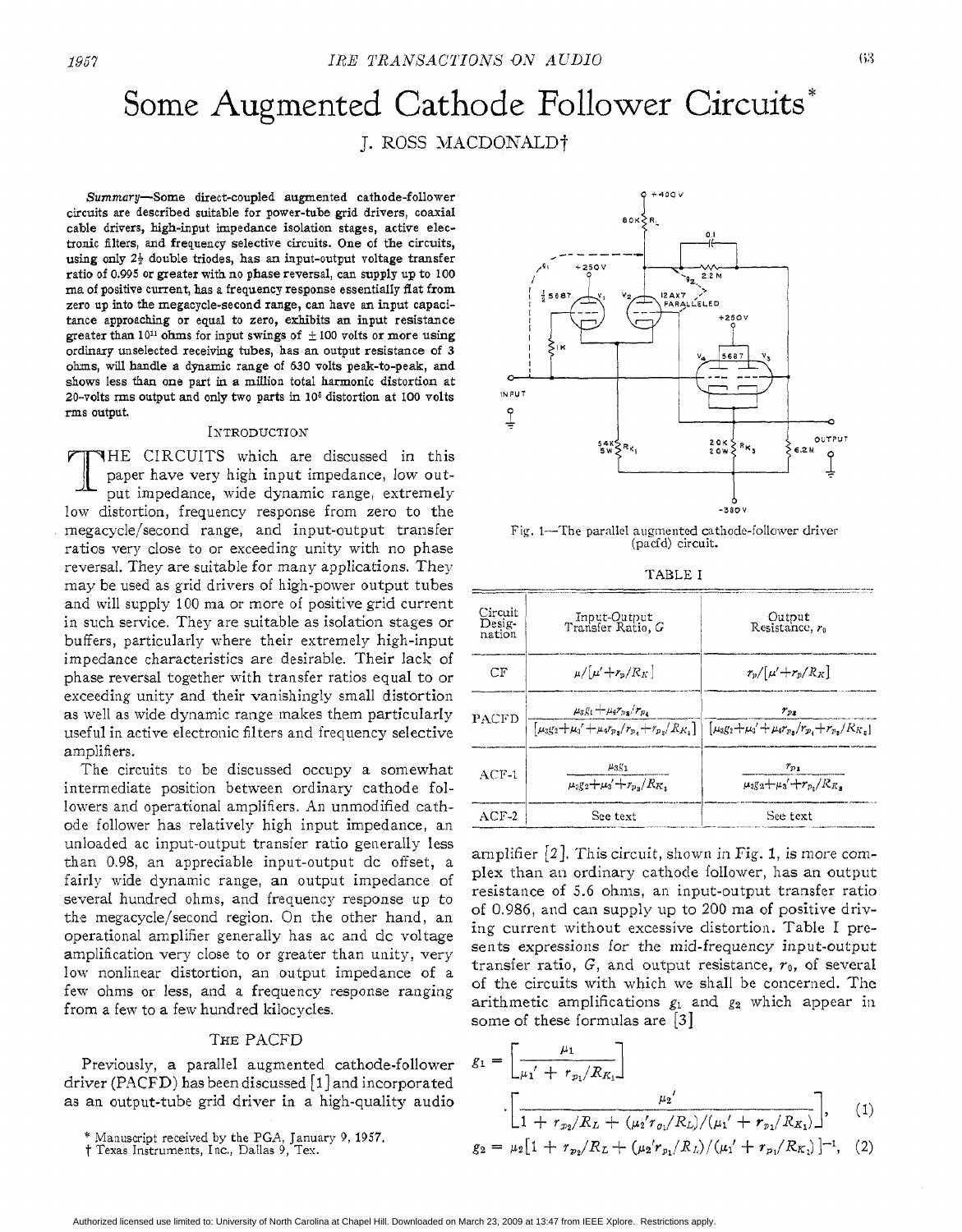where  $\mu' = \mu + 1$ , the subscripts refer to tubes  $V_1$  and  $V_2$ , and loading of  $V_3$  on  $V_2$  is neglected—usually a good approximation. Note that the algebraic amplification corresponding to  $g_2$  is negative.

# THE ACF-1

The PACFD circuit of Fig. 1 is not an optimum design in terms of number of tube halves employed and minimization of dc offset. It can be simplified and improved, as in Fig. 2, by eliminating the direct signal path through  $V_4$  and by either omitting this tube half or connecting it in parallel with  $V_3$ . The resulting circuit with the two sections of a 5687 tube in parallel will supply as much positive driving current as the PACFD and can be adjusted (e.g., by varying  $R_L$ ,  $R_{K_1}$ , etc.) so that there is no dc offset for a given quiescent dc input operating level. We shall designate the augmented cathode-follower circuit of Fig. 2, using only a single output tube half for  $V_3$  by the acronym acf-1. As Table I shows, its transfer ratio and output resistance are not much different from that of the PACFD; thus, its output resistance is still of the order of 5 to 6 ohms for the values shown in Fig. **2.** The acf-1 is not particularly new; a similar arrangement has been used for some time in connection with frequency-selective amplifiers<sup>1</sup> where the frequency-discriminatiug' circuit is inserted in the feedback line *a* of Fig. **2.** 

The acf-1 has a transfer ratio  $G$  slightly less than unity when connected as in Fig. **2.** It may be readily modified, however, to have a  $G$  of exactly unity or a greater amplification almost as large as  $g_1$ . Increased amplification is produced most simply by tapping the feedback line *a* down on the output cathode resistor  $R_{K_3}$  as shown in Fig. 3. The resulting negative feedback reduction is equivalent to a decrease in  $g_2$  with  $g_1$ remaining constant. As Table I shows, such a decrease increases both G and the output resistance  $r_0$ . A useful feature of the circuit is that amplifications of the order of 1 to 10 are still achieved with quite low output impedance and with no phase inversion. These features make the acf-1 well suited for the active element in active RC filters [3, 5, 6]. Note, however, that when line *a* is tapped very far down on  $R_{K_3}$ , the voltage divider between  $V_2$  and  $V_3$  may have to be adjusted, and the quiescent dc output level begins to exceed that of the input appreciably. This result is often of no consequence; it need not exist, of course, with ac coupling between  $V_2$  and  $V_3$ .

The acf-1 circuit of Fig. **3** was designed specifically for an active filter *[6]* where it was important that the transfer ratio be essentially independent of supply voltages, that amplifications slightly greater than unity be achieved, and that the output impedance be low. The measured *yo* for minimum *G* was 4.75 ohms at audio frequencies and *5.6* ohms at 0.5 mc. With a 12AT7 in place of the 12BZ7, *yo* increased to 7.75 ohms at low

**<sup>1</sup>**See Valley and Wallman [3], **pp.** 384-408.



Fig. 2-The augmented cathode-follower number 1 circuit (acf-1).



Fig. 3--The acf-1 circuit with voltage amplification control.

frequencies. The differential-signal transfer ratio G could be varied with the potentiometer shown between 0.97 and 1.07, and it varied by less than 0.1 per cent when the dc supply voltages were varied by  $\pm 10$  per cent.

## THE ACF-2

#### *The Circuit*

The acf circuits of Figs. **2** and **3** may still be considerably improved, although as they stand they are suitable for a wide variety of applications. Although their dynamic range is relatively large, it is limited by the quiescent voltage which may be applied to the tubes without exceeding their ratings and by the magnitude of the negative supply voltage. In addition, the main feedback loop is not effective in reducing nonlinear distortion generated in the input cathode follower  $V_1$ , although, being a cathode follower, its internal feedback helps keep such distortion low. Nevertheless, no matter how much the main loop feedback may reduce distortion in the rest of the circuit, the final limiting distortion will be that of  $V_1$ .

4 first step is further distortion reduction, and further increase of the dynamic range is, therefore, the improvement of these quantities for  $V_1$ . First, we may replace  $R_{K_1}$  by a constant-current triode,<sup>2</sup> which has

**<sup>2</sup>**See Valley and Wallman [31, **p. 432.**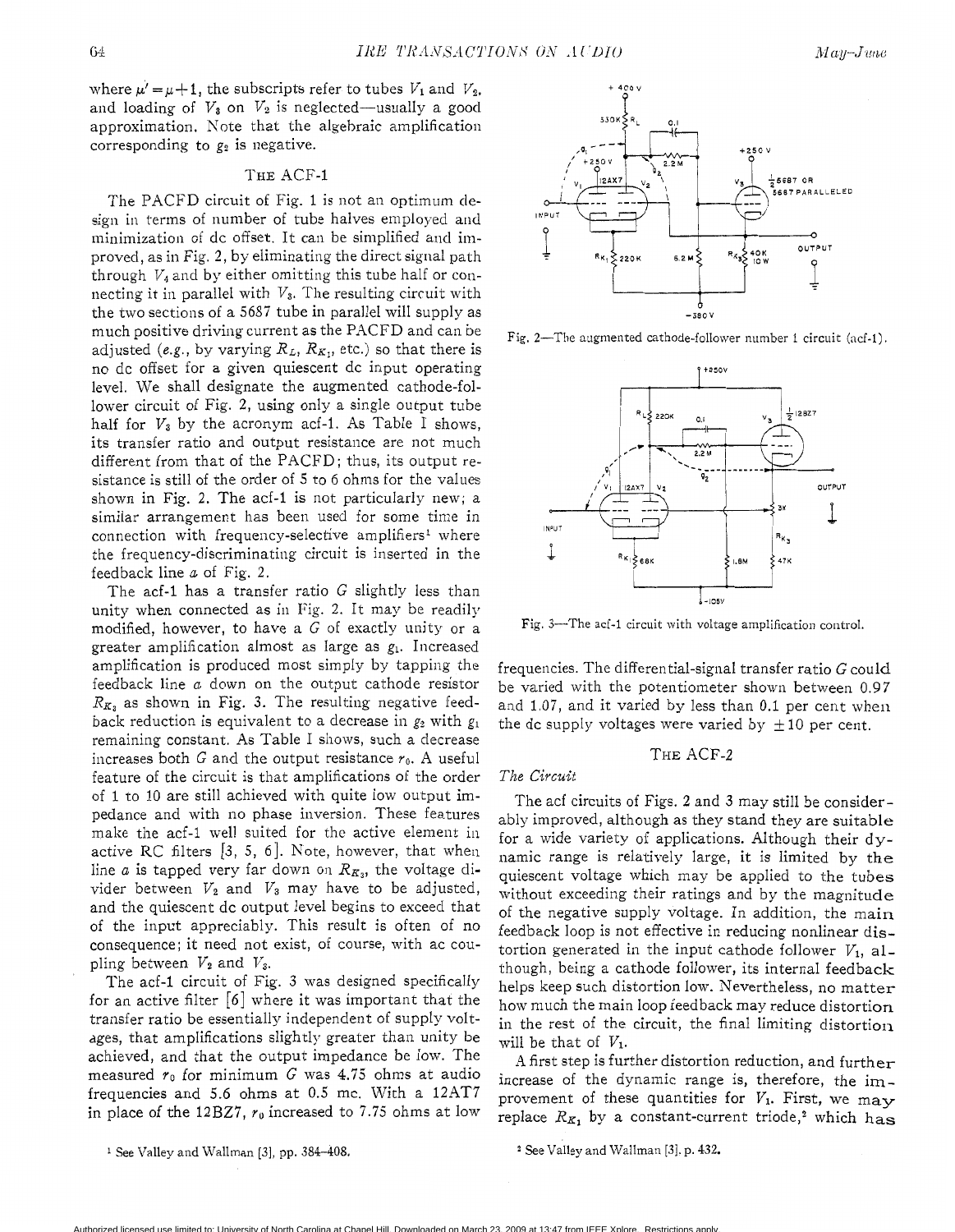the effect of greatly increasing  $R_K$ , and of improving the dwamic range, particularly for large negative signals. Next, to reduce distortion further and to extend the dynamic range for positive signals without exceeding the quiescent 300-voIt plate-voltage rating of these tubes, we may employ plate driving of  $V_1$  as shown in Fig. 4. We shall designate this circuit as the acf-2. Note that in order to extend the full amount of feedback down to zero frequency, two avalanche-breakdown silicon diodes are used for part of the divider between  $V_2$ and  $V_3$ . In their breakdown region, these diodes have very low ac or differential resistance, but a dc voltage drop nearly independent of current. Each diode in Fig. 4 is selected to have a drop oi about 100 volts.

In addition to the constant-current tube  $V_5$ , the circuit of Fig. **4** differs from that of Figs. 2 and *3* by the presence of the cathode follower  $V_4$  which drives the plates of  $V_1$  and  $V_3$  with a signal very nearly equal to that at the input. Thus, for example, when the level at the input is increased *by* 100 volts, the plate and cathode of  $V_1$  both rise by nearly the same amount, as do the grid, cathode, and plate of both  $V_2$  and  $V_3$ . It is therefore evident that as long as none of the tubes are saturated or cut off, the effective dynamic operating points of  $V_1$ ,  $V_2$ , and  $V_3$  will be virtually independent of signal. Such independence means, in turn, that these tubes cannot generate appreciable distortion. Since there is a signal path through  $V_1$ ,  $V_2$ , and  $V_3$  from the input to the output, the output will be a virtually undistorted replica of the input. Furthermore, it is clear that although all the dc levels can be arranged so that no quiescent plate voltage exceeds 300 volts, the instantaneous plate voltage of  $V_1$ ,  $V_2$ , and  $V_3$  can increase, because of a positive input signal, until  $V_4$  is saturated. This behavior allows a very wide, undistorted dynamic range to be obtained without exceeding tube ratings. Note that the acf-2 can be constructed using only  $2\frac{1}{2}$ double triodes.

## *Circuif Operation and Transfer Ratios*

Below are given some of the algebraic results of an approximate analysis of the mid-frequency equivalent circuit of Fig. 4 which shows that *e2, e3,* and *e4,* and *eK*  will all follow the input *el* closely. However, these results can be described in words as follows. The input

to  $e_1$ ,  $e_4$  will also almost equal  $e_1$ . Finally, the negative feedback between  $V_3$  and  $V_2$  will act in such sense that *es,* which equals *e4* plus the amplified difference between  $e_4$  and  $e_K$ , will, in turn, be nearly equal to  $e_1$ . Because of the cathode follower action of  $V_3$ ,  $e_K$  must be smaller than *e2; e2* will thus be slightly greater than *e4* and may even exceed  $e_1$ . Note that driving the plate of  $V_3$  with the signal  $e_3$ , which is almost as large as  $e_2$ , makes  $e_K$ closer to  $e_2$  than would be the case if the plate of  $V_3$  were not so driven. If there were no loss between  $e_2$  and  $e_K$ , it would be easy to show that than  $e_2$  and  $e_K$  would also equal *e4.* 

Although algebraic expressions for the various transfer ratios which may be defined for Fig. 4. have been worked out taking into account the loading of  $V_3$  and  $V_4$  on  $V_2$  and that of  $V_1$  on  $V_4$ , the results are exceptionally complicated and will not be given. Even when such loading is neglected, algebraic expressions for the transfer ratios are still long. We shall give those for  $G_2 = e_2/e_1$  and  $G = e_K/e_1$ , because of the light they throw on the distortion of the circuit. The main error occasioned by neglecting loading comes from omitting the effect of the plate current of  $V_1$  on the cathode current of *V4.* Since the former will generally be at least ten times smaller than the latter for the circuit of Fig. 4, the error resulting from its neglect will be small.

We have the following approximate results

$$
G_2 \cong \frac{\mu_1 \mu_2'}{\mu_1' \mu_2 M - \mu_2' N + \mu_1' \left(1 + \frac{r_{p_2}}{R_L}\right) + \mu_2 \left(M \frac{r_{p_1}}{R_{K_1}} + \frac{r_{p_1}}{R_L}\right) + \frac{r_{p_1}}{R_L} \left(1 + \frac{R_L}{R_{K_1}} + \frac{r_{p_2}}{R_{K_1}}\right)},
$$
\n
$$
G \cong MG_2,
$$
\n(4)

signal to  $V_3$  will be essentially  $e_2$ , since no appreciable where loss of signal occurs across the diode-capacitor combination. Further  $e_3$  will be nearly equal to  $e_2$ , since  $V_4$  is a cathode follower. Thus,  $e_K$  will also be nearly equal to  $e_2$ . Since  $e_1$ ,  $e_K$ , and  $e_3$  are all equal to or almost equal

$$
M = \frac{\mu_3/\mu_4 + \mu_3}{\mu_3/\mu_4' + \mu_4' r_{p_3}/R_{K_3} + r_{p_4}/R_{K_3}},\tag{5}
$$

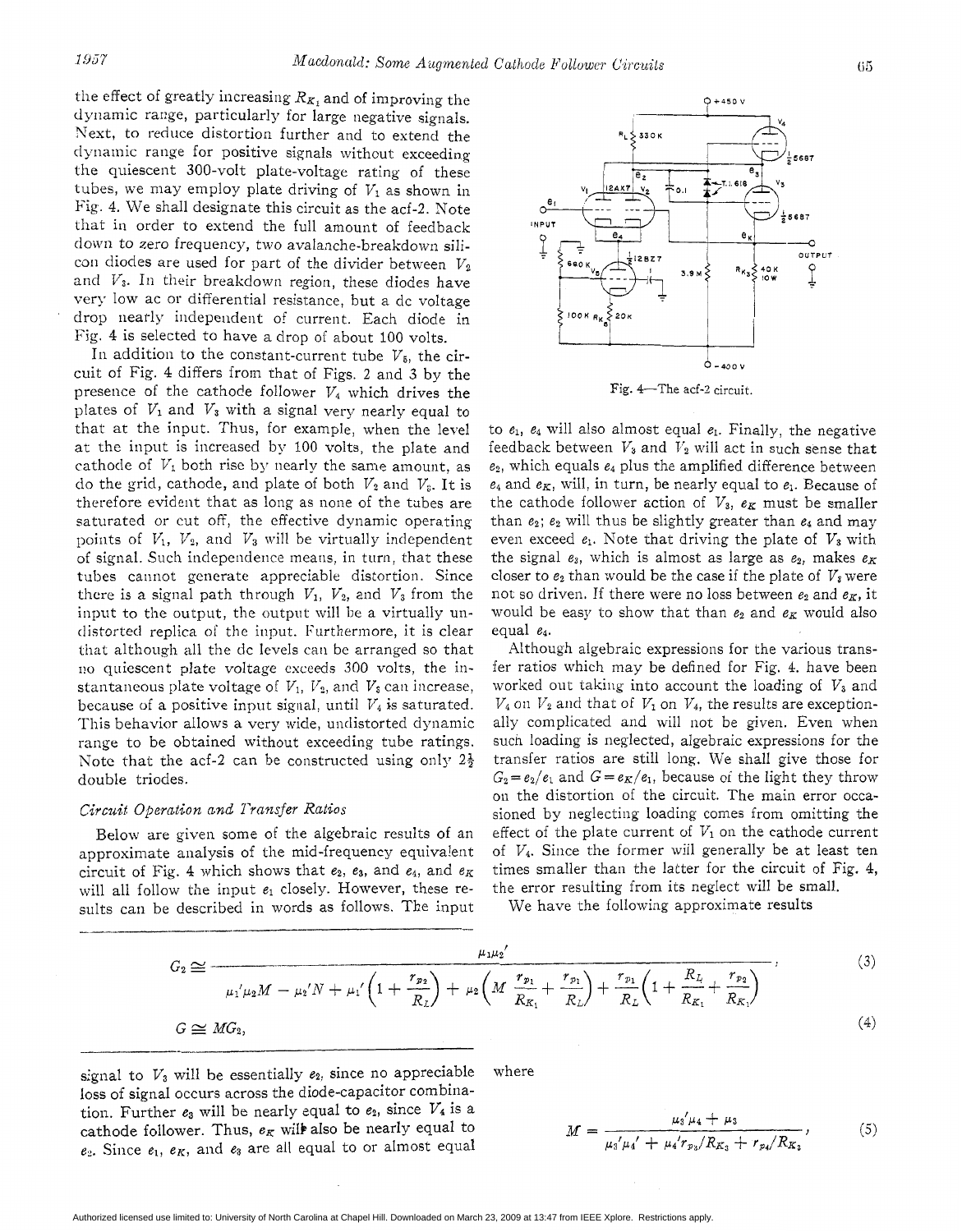$$
N = \frac{\mu_3/\mu_4 + \mu_4 r_{p_3}/R_{K_3} - \mu_3 r_{p_4}/R_{K_3}}{\mu_3/\mu_4' + \mu_4' r_{p_3}/R_{K_3} + r_{p_4}/R_{K_3}}.
$$
(6)

For simplicity, we have written the effective resistance of the constant current tube,  $r_{p_5} + (\mu_5 + 1)R_{K_5}$  as  $R_{K_1}$ . For the circuit of Fig. 4,  $R_{K_1}$  is of the order of 2 megohms. The quantities *M* and *N* are less than unity. Eq. **(3)** shows that  $G_2$  may exceed unity; even so,  $G$  will be slightly less than unity. Note that the parameters of  $V_4$  enter the expression for G only through *M* and *N.* Further, for Fig. 4, these quantities may be approximated quite closely by

$$
M \simeq \left[\frac{\mu_3}{\mu_3' + r_{p_3}/R_{K_3}}\right] \left[\frac{1 + 2/\mu_4}{1 + 1/\mu_4}\right]
$$
  
\n
$$
\simeq \left(\frac{\mu_3}{1 + \mu_3}\right) \left(1 + \frac{1}{\mu_4}\right),
$$
 (5a)

and

$$
N \simeq \left[ \{ 1 + r_{p_3} / (\mu_3' R_{K_3}) \} \{ 1 + 1 / \mu_4 \} \right]^{-1}
$$
  
\n
$$
\simeq \left( 1 - \frac{1}{\mu_4} \right). \tag{6a}
$$

. hus, to a good approximation only  $\mu_4$  enters M and N and then only as a second order term. Since  $\mu$  for a tube is relatively independent of operating point, the effect *of* the parameters of *V4* on G is, therefore, exceedingly small and their changes arising from wide excursions of the input signal  $e_1$  will have a negligible effect on  $G$ . We may also note that  $(3)-(6)$  indicate that increasing the  $\mu$ 's and  $g_m$ 's of the various tubes will make G closer to unity.

The transfer ratio G may be made unity or greater by tapping down the feedback line in the manner of Fig. 3. Some of the other transfer ratios of the circuit may alternatively be made unity by inserting a resistor *R,* in series with *RL,* connecting the voltage divider for the grid of  $V_2$  at the junction of  $R_s$  and  $R_L$ , and connecting the grid of  $V_4$  to the junction of  $R_s$  and the plate of  $V_2$ . The method is illustrated in Fig. 9. Table I1 shows some experimental results for various transfer ratios measured on the acf-2 with  $e_1 = 10$  volts at 10<sup>3</sup> cps. The first row for  $R_s = 0$  shows that  $G_4 = e_4/e_1 = 0.9975$ ,  $G = 0.995$ , and that  $G_2$  is slightly greater than unity. These ratios are nearly independent of signal magnitude over a wide range and show that a 100-volt increase in the grid voltage  $e_1$  of  $V_1$  would lead to a 99.75-volt cathode rise and a 94.1-volt plate rise; as far as  $V_1$  is concerned the 100-volt input signal looks, therefore, like a 0.25-volt grid bias decrease and a cathode-toplate voltage decrease of only *5.6* volts.

Table I1 shows that increasing *R8* from zero to **21** K causes  $G_3 = e_3/e_1$  to become unity, while an  $R_s$  of 82K makes  $G_4$  unity while causing  $G_2'$  (=e<sub>2</sub>'/e<sub>1</sub>) and  $G_3$  to be appreciably greater than unity. Here, *ez'* is the signal at the plate of  $V_2$ , while  $e_2$  is that at the juncture of

and TABLE **I1** 

| R,                    | $1-G$                   | $1-G_3$                                  | $G_2' - 1$               | $1-G_2$                        | $1-G$                      |
|-----------------------|-------------------------|------------------------------------------|--------------------------|--------------------------------|----------------------------|
| $21\mathrm{K}$<br>82K | 0.0025<br>0.00178<br>~0 | 0.059<br>$\sim$ <sup>0</sup><br>$-0.182$ | 0.0039<br>0.066<br>0.260 | $-0.0039$<br>0.00068<br>0.0118 | 0.0050<br>0.0050<br>0.0050 |

 $R_s$  and  $R_L$ . The quantities  $|1 - G_i|$  given in Table II were determined by direct measurement of the difference between the two corresponding signals  $(e, g_1, e_1 - e_4)$ using a Ballantine type 310A ac voltmeter. The places in Table II marked  $\sim$ 0 are not shown as exactly zero, because they were limited to a minimum nonzero value by the exceedingly small nonlinear harmonic distortion components present in the output signal as compared to the input  $e_1$ , even when  $R_s$  was adjusted to make their fundamentals exactly equal.

Because of the feedback present in the acf-2, loading the output tends to increase  $G_2$  to compensate for such loading. For example, the connection of a 10K resistor across the output increases  $(G_2-1)$  to 0.024 and increases  $(1 - G)$  from 0.0050 and 0.0053 when measurements are made with  $e_1=10$  volts. The other transfer ratios do not change appreciably. Note that the acf-2 constructed with a type *5687* tube as in Fig. 4 can supply up to 100 milliamperes of positive current to a load. Its negative current is, of course, limited by the quiescent current in  $R_{K_3}$ . Increased positive current handling capacity could be achieved, if desired, by replacing the two sections of the 5687 tube by more powerful tubes such as the 6BX7-GT double triode.

# *Output Resistance, Frequency Response, and Capacitance Cancellation*

Measurements of the acf-2 of Fig. 4 yielded an output resistance of 3 ohms and a frequency response into the megacycIe/second range. At 0.5 mc, 1 *-G* had only increased from its midfrequency value of *0.005* to 0.026. It may be noted that shielding the high-impedance portions of the circuit and driving the shield with the output signal  $e_K$  should allow a frequency response less than **3** db down to 10 mc or beyond. This cancellation of stray capacitance is effective when the input and output signals are very nearly equal as they are here; it may also be applied to cancel input capacitance such as that of a coaxial cable at the input [7]. Perfect cancellation is possible over a limited range of frequencies by adjusting  $G$  and/or  $G_3$  to the proper values.

# *Linear Operation Range*

Fig. 5 shows curves of the dc linearity of the acf-2 with either *two* diodes in the voltage divider chain as shown in Fig. **4** or with only one such diode. Here we plot  $\Delta E = E_{in} - E_K$  vs  $E_{in}$ , where the capital letters denote dc voltages. *AE* was measured directly with a Fluke Type 801 dc vtvm. The nonzero slopes of the central portions of these curves arise from the deviation of G from unity and are consistent with  $1 - G = 0.005$ . It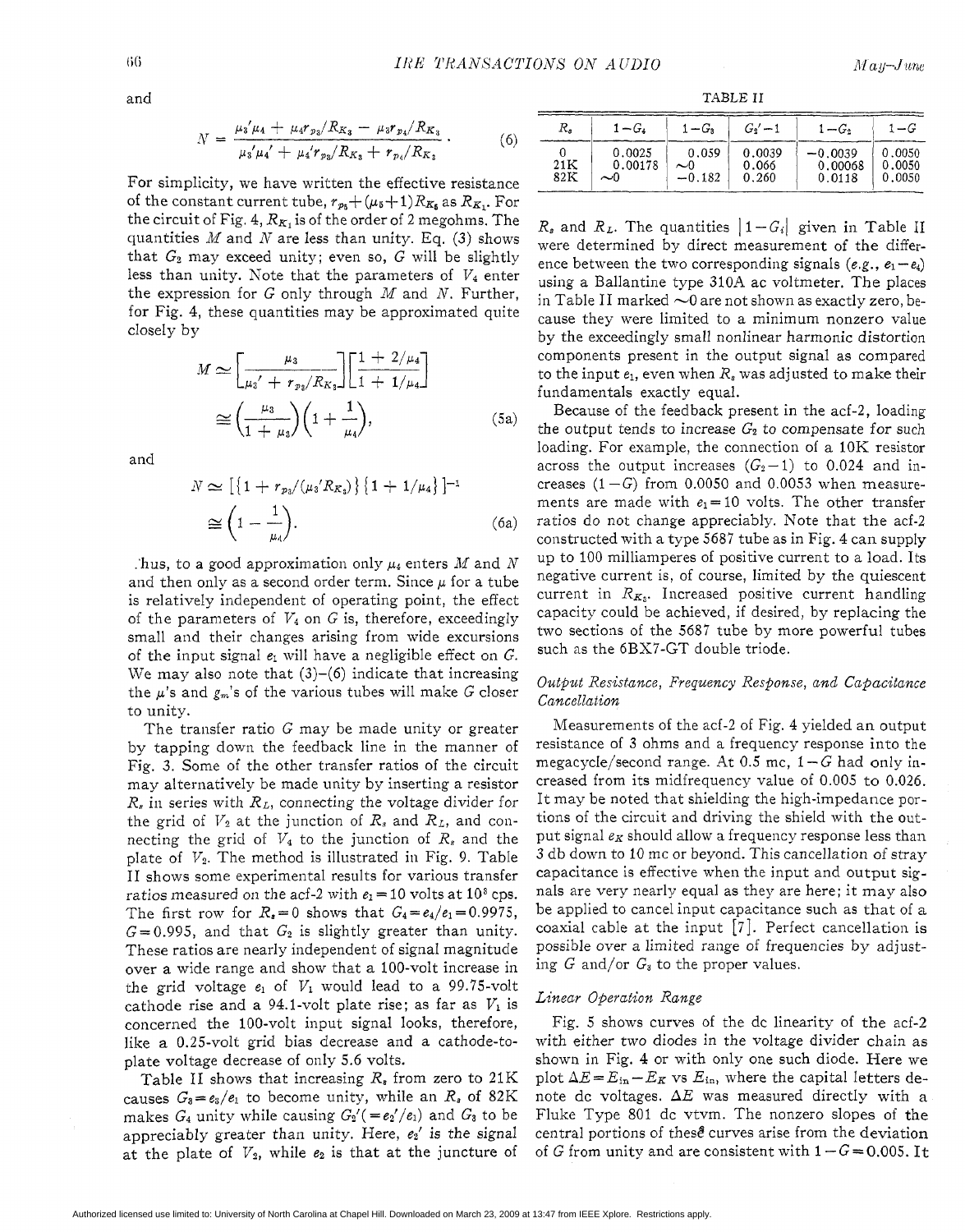$1957$ 



Fig. 5-Linearity curves for the acf-2.

is felt that the few visible deviations from the central straight lines are due to experimental error. For these regions, the device is so linear that deviations from linearity should not show up visually even on this magnified scale.

The deviations from linearity at the ends of the curves arise from the onset of positive or negative clipping. Even the extreme deviations shown at the ends of the curves represent only about one per cent departure from linearity. Note that with one diode,  $E_K = E_{in}$  for  $E_{in}$  $= -75$  volts, while for both diodes, this point is reached at  $E_{in} = -155$  volts. This point may be varied and brought to  $E_{\text{in}} = 0$ , if desired, by changes in the values of  $R_{K_5}$  and/or  $R_L$ . Under these conditions, there would be no dc offset at  $E_{in}=0$  and offset at any other value of *Ei,* would be produced just by the slight departure of G from unity. Experimentally, this condition may be achieved by making  $R_{K_5} = 27K$  for the one-diode circuit, and 39.5K for the two-diode circuit. These values of  $R_{K_5}$ apply when  $E_{in}$  is derived from a low impedance source.<sup>3</sup> It is found that a decrease in  $R_{K_5}$  somewhat increases the maximum undistorted output swing. With the onediode circuit, the maximum span is increased from the  $+290-(-290) = 580$  volts obtained with  $R_{K_5}=20K$  to  $+290-(-340) = 630$  volts with  $R_{K_5} = 13$ K. This swing of 630 volts is further increased to  $+350-(-325) = 657$ volts if the positive supply voltage is changed from  $+450$  to  $+510$  volts. These swings were found to correlate well with measurements of the maximum ac output signals possible with the circuit. For these measurements, the dc bias applied to the input was adjusted to place the quiescent operating point in the center of the linear operating region shown in Fig.  $5.$  By this means, positive and negative clipping of the ac signal could be made to occur together. With  $R_{K_5}=20$ K, the one diode circuit did not show clipping until  $e_K > 206$ volts rms, equivalent to 583 volts peak-to-peak.

# *Input Resistance*

*Machandd: Some Augmented Cathole Fullouer Circuits* ( $m = 20$ <br> **111**  $m = 20$ <br> **111**  $m = 20$ <br> **111**  $m = 20$ <br> **111**  $m = 20$ <br> **111**  $m = 20$ <br> **111**  $m = 20$ <br> **111**  $m = 20$ <br> **111**  $m = 20$ <br> **111**  $m = 20$ <br> **111**  $m = 20$ <br> **111**  $m$ We have already mentioned how input capacitance at the input of the acf-2 may be cancelled. For many applications, it is desirable to have exceedingly high input resistance as well. When the grid of tube  $V_1$  of Fig. 4 is left floating completely free, the output level is found to be  $-65$  volts. This value is determined by the grid-cathode bias of  $V_1$  at which positive and negative grid currents cancel.' Since the output follows the input, we may infer that the input grid also floats at a level of about *-65* volts. For infinitesimal input signals applied around  $-65$  volts which do not appreciably alter the grid-cathode bias of  $V_1$ , the input resistance is essentially infinite, since the grid current is zero. However, in the present circuit, one must remember that the cathode potential of  $V_1$  follows its grid potential very closely; hence, we may expect that appreciable input signals may be applied before the  $V_1$  grid-cathode bias changes enough to lower the input resistance greatly.

We have measured the input resistance  $r_i$  in two different ways. First, it may be found from measurements of the output level  $E_K$  when a given dc voltage is applied to the input directly and then through a large resistor. We have used resistors of  $10^9$ ,  $10^{10}$ ,  $10^{11}$ , and  $10^{12}$  ohms for this purpose. The input resistance may. be calculated quite accurately from the inferred drop across the high input resistor. Secondly, it may be calculated from a capacitor discharge time. Here, a small high-quality capacitor is connected from the input to ground, charged to a given positive or negative voltage, and the source of charging voltage disconnected. The voltage level at the output is then observed as the capacitor discharges through *ri.* The time, *T,* for thc difference between the output level at the start of discharge and the final quiescent level to decrease to  $e^{-1}$ of its original value is then observed and *ri* calculatetl from the result and the known value of capacitance. Mylar, mica, and air capacitors ranging from  $10^2$  to  $10^4$  $\mu$  $\mu$ f have been used for such measurements. It has been found that the two methods yield comparable results.

We find for the circuit of Fig. 4 that  $r_i \approx 2 \times 10^9$  ohms when  $+100$  volts is applied to the input and  $4\times10^{10}$ ohms for  $-100$  volts. For the measurement of dc potentials and charges from a very high impedance source, it is desirable that the input grid float at or nearly at zero potential when left free. By adjusting  $R_{K_{\delta}}$ , we can readily change the floating point from  $E_K = -65$  volts with  $R_{K_5}= 20K$  to  $E_K=0$  volts with  $R_{K_5}=24K$ . Now, when  $E_{in}$  is  $+100$  or  $-100$  volts  $r_i$  is found to be 1.6  $\times$ 10<sup>10</sup> and  $7\times$ 10<sup>10</sup> ohms, respectively. The results for smaller input swings are the same or higher. Comparable results are obtained when a single  $100$ -volt-drop diode is used instead of the two of Fig. 4.

Although an input resistance of  $10^{10}$  ohms or greater <sup>4</sup> See Valley and Wallman [3], p. 418.

<sup>&</sup>lt;sup>3</sup> If the input-output dc voltage offset is made zero for a given in- put level and at the same time, the input-output voltage transfer ratio is made exactly unity, then the dc offset will remain zero for any input with the dynamic range of the circuit. By proper adjustment of  $k<sub>L</sub>$ ,  $R<sub>K5</sub>$ , and the amount of the signal  $e<sub>2</sub>$  eventually fed back to the right grid of  $V_2$ , it should be possible to achieve the above result. Even when functioning in this ideal fashion with unity gain and zero  $\pm \epsilon$  offset, the other advantageous characteristics of the circuit should remain unimpaired.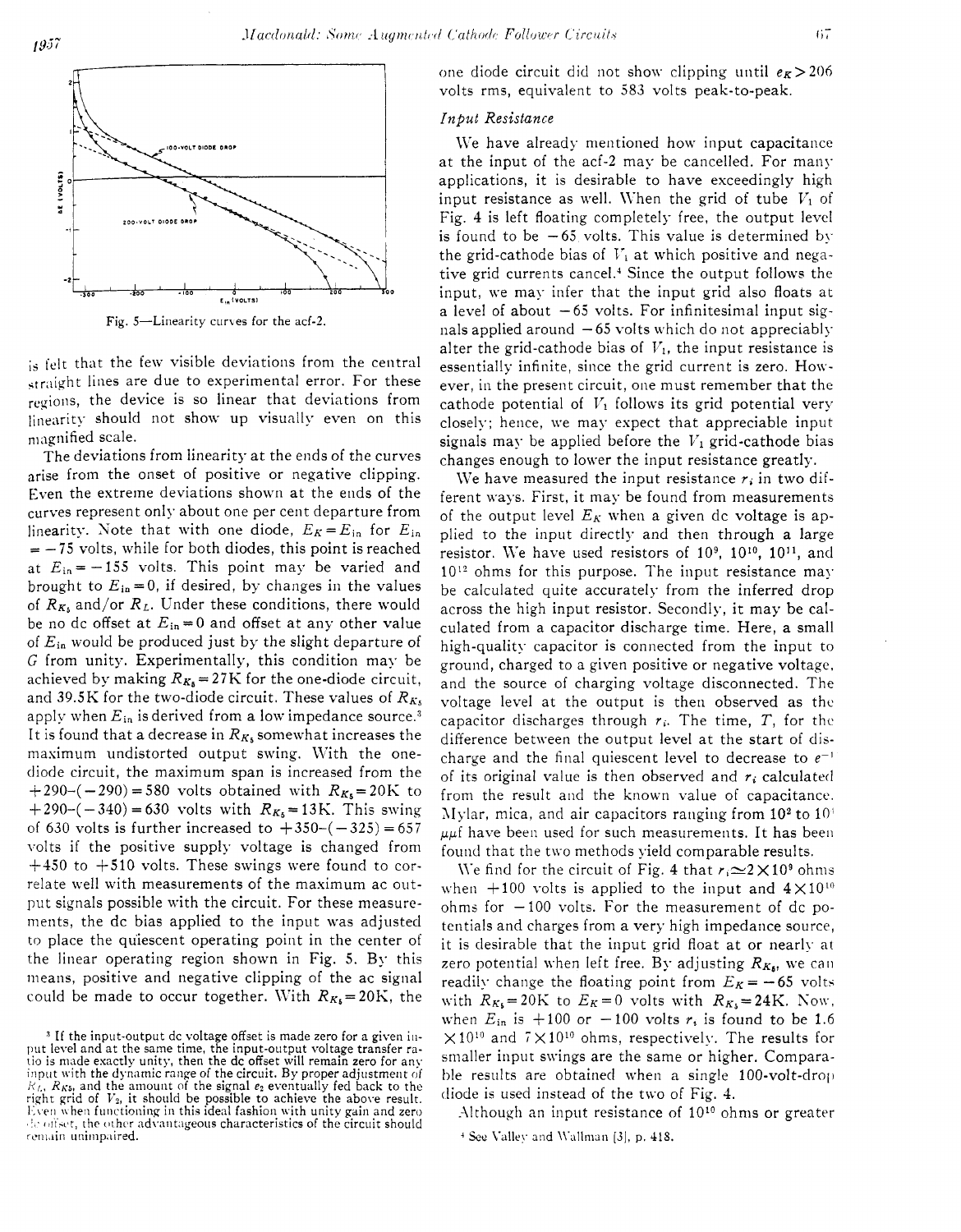is high enough for many applications, it was found that even higher values could be obtained in the following manner, The maintenance of an extremely high input impedance over a wide input voltage range depends, as we have noted, on the grid-cathode bias of  $V_1$  remaining at or nearly at its grid-current cancellation value independent of the actual input level. By making  $G_4 = 1$  by means of the series plate resistor *R,* mentioned earlier, the ac and differential dc voltage transfer ratio from input to the cathode of  $V_1$  become unity and changes of input level should have no effect whatsoever on the gridcathode potential of  $V_1$ . Such operation should, therefore, give increased input impedance over a wide range.

This idea was investigated and did indeed yield higher  $r_i$  values. It was here necessary to set  $R_s$  to some value greater than zero, then adjust  $R_{K_h}$  to make  $E_K = 0$ with the input grid floating. The floating point is a fairly sensitive function of  $V_1$  heater current under these conditions, and it was found desirable to regulate the heater voltage for the entire circuit, to render  $E_K$  more stable with respect to time with the input floating. Increased stability was also achieved by replacing  $V_5$  with onehalf of a 12AX7 instead of the 12BZ7 shown in Fig. **4.**  Such replacement did not appreciably affect  $r_i$ .

With  $R_s = 50$ K and  $E_R = 0$  with input floating,  $r_i$  was found to be  $2 \times 10^{11}$  and  $1 \times 10^{11}$  ohms for  $E_{\text{in}} = -100$ and  $+100$  volts, respectively. For  $R_s = 75$ K,  $r_i = 5 \times 10^{11}$ ohms for swings of both  $-100$  and  $+100$  volts. The above values of  $R_s$  were insufficient to make  $G_4 = 1$ , but caused it to be closer to unity than with  $R_s = 0$ . The floating point was quite stable under these conditions. It was found possible to further increase *Rs* to obtain  $r_i \approx 10^{12}$  ohms with fair stability of the floating point. However, when  $R_s$  was further increased to make  $G_4 = 1$ , the floating point was quite unstable, *ri* was difficult to measure, and even unstable negative resistances could be observed. It is worth mentioning that the above reults do not depend critically upon the choice of the 2AX7 used for  $V_1$  and  $V_2$ ; practically identical results rere obtained with several different 12AX7's and 12AD7's. These results indicate that an input-output resistance transfer ratio exceeding  $10^{11}$  is obtainable with the acf-2. Since it responds linearly over a wide input signal range, the acf-2 would be very well suited for the input stages of a wide-range, extremely high input resistance ac-dc vacuum tube voltmeter. Using input capacitance cancellation, its effective input capacitance could also be held to a fraction of a micromicrofarad over a relatively wide frequency range.

#### *Nonlinear Distortion*

The exceptional linearity of the acf-2 suggested that it might be difficult or impractical to measure the exceedingly small amounts of nonlinear distortion to be expected for signals of medium amplitude. Such distortion has been measured, however, and the results are presented in Figs. 6 and 7. Fig. 6 shows how the total harmonic distortion of an ordinary cathode fol-

Authorized licensed use limited to: University of North Carolina at Chapel Hill. Downloaded on March 23, 2009 at 13:47 from IEEE Xplore. Restrictions apply.



Fig. 6-Per cent total harmonic distortion of an ordinary cathode follower and the acf-2 **vs** output signal.



Fig. 7-Per cent total harmonic distortion of an ordinary cathode follower and the acf-2 **vs** total ac load for fixed signal magnitudes.

lower and of the acf-2 depend on output signal with no added load. The cathode follower used one-half of a *5687*  tube with 250 volts applied to the plate and a cathode resistor of  $40K$  connected to the  $-400$  volt supply. The frequency of the applied signals was **lo3** cps.

These low distortion measurements were made by the bridge method shown in the block diagram of Fig, 8. Since the input and output signals of the acf are essentially in phase at low frequencies and nearly equal, one can subtract a portion of the input equal in magnitude to the fundamental component of the output from the output and have left only the distortion components present in the output. Such subtraction occurs in the general radio bridge transformer of Fig. 8. This transformer has shielded input and output windings, and, by floating and grounding the shields as shown, the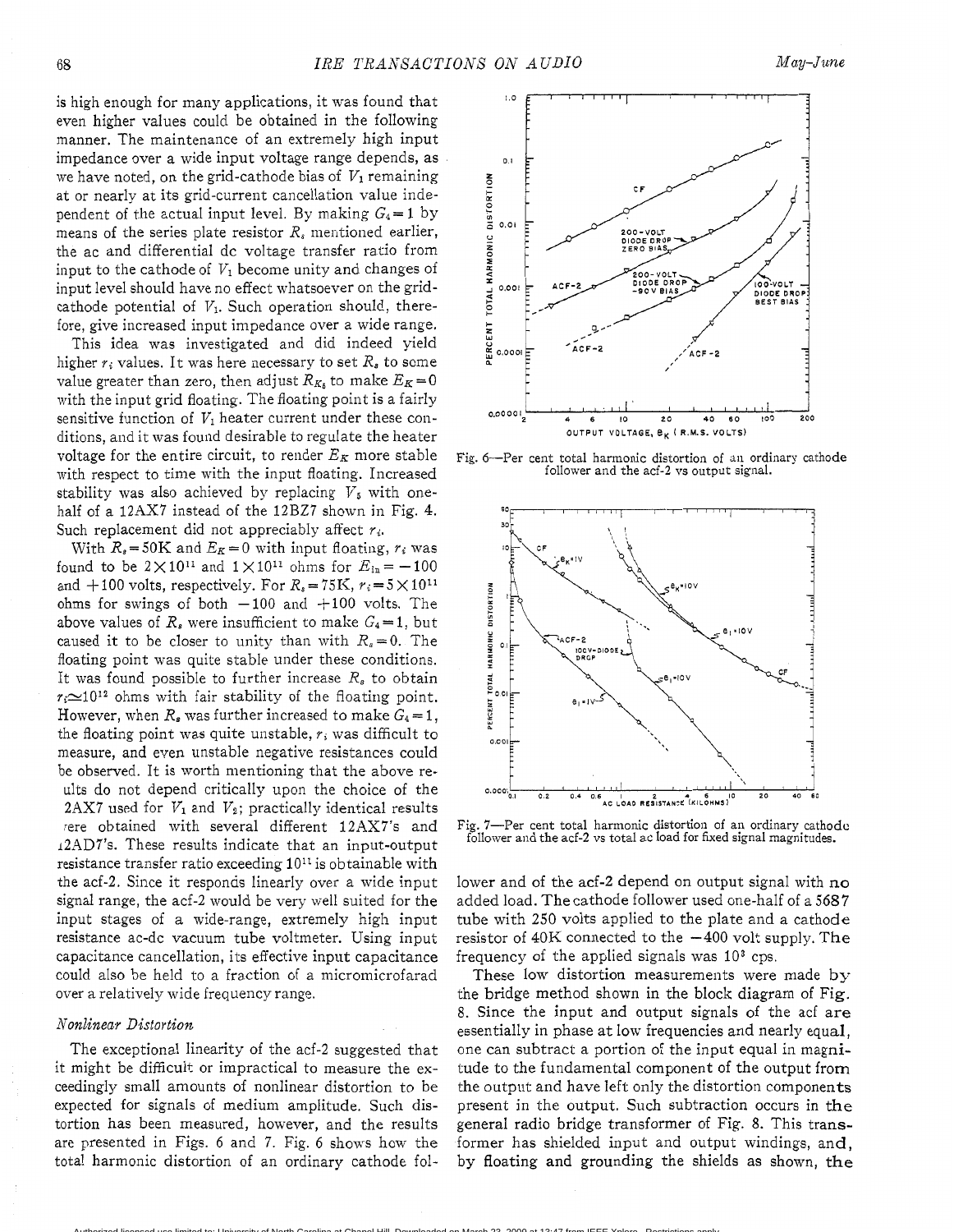Fig. 8-Bridge circuit for measuring total harmonic distortion of **a**  device having an input-output transfer ratio of unity or less.

large in-phase signal applied to both sides of the primary is essentially eliminated from the secondary. For perfect fundamental cancellation in the output, a capacitative balance (not shown) was often necessary, as well as the resistive balance produced by adjustment of the *50* ohm and 10K resistors. It may be noted that instead of balancing a reduced replica of the input against the output, it is possible to increase  $G$  to unity by the method of Fig. **3** and balance the output directly against the input. Both methods give equivalent results, although the circuit feedback is slightly reduced by the  $G=1$  adjustment.

Since the lowest distortion components measured were of the order of microvolts, it was necessary to reduce pickup and hum as much as possible. The Ballantine amplifier is battery operated, has amplifications of 10 or 100, and has low-internal noise generation. Residual hum components and high-frequency noise are sufficiently reduced by the shunting capacitors and parallel-T rejection filters shown. Before each use, the circuit of Fig. 8 was carefully calibrated as a function of frequency from the transformer input to the ac voltmeter. For the larger distortion components, the calibration could be checked and distortion measurements carried out by connecting the voltmeter or amplifier terminals directly to the bridge output normally connected to the transformer.

It was usually found using the above measuring apparatus and oscilloscope presentation that the distortion components were predominately second or third harmonics. Since we measure the rms value of the distortion and that of the fundamental plus harmonics, their quotient gives the total harmonic distortion,  $D<sub>h</sub>$ , directly. Note in the log-log presentation of Fig. 6 that the slope of the cathode follower distortion and that of parts of the next two lower curves is very nearly unity. Such a linear dependence of *Dh* on fundamental signal magnitude is exactly what one would expect for pure second harmonic distortion, and it was verified by means of the oscilloscope that the distortion was, in fact, of just this character for these curves. On the other hand, the lowest curve is slightly steeper than the square-law dependence to be expected for pure thirdorderdistortion. Here the bias was progressivelyadjusted from  $+30$  to  $+90$  volts to place the quiescent operating point of the acf-2 at the position on the dynamic transfer characteristic that gave symmetric operation, thus greatly reducing even-order distortion generation, Note that the total harmonic distortion indicated by the lowest curve is less than one part in a million at 20 volts output and only two parts in a hundred thousand at 100 volts output.

Fig. 7 shows the dependence of the distortion of the various circuits on total loading (the'parallel combination of added load and the  $40K R_{K_3}$  for different fixed signal magnitudes. Measurements were carried out at **IO3** CPS, and the added load was applied in series with a 15  $\mu$ f oil-filled capacitor. Since the acf-2 holds  $e_K$ essentially equal to  $e_1$  down to the point where negative clipping occurs, the acf-2 curves marked  $e_1 = 1$  or 10 volts are equivalent to similar curves with  $e_1$  replaced by  $e_K$ . The comparison between the cathode follower and the acf-2 is fairest when the  $e_K$  = constant cathodefollower curves are compared with the acf-2 curves, since for constant  $e_1$  loading reduces the output signal of the cathode follower quite appreciably so that negative peak clipping is not approached as rapidly as with  $e_K$  = constant. The rapid rises in the curves around loads of  $1K$  and 100 ohms come from the approach of negative peak clipping, since the cathode current in both the circuits was approximately 10 ma. It will be noted that in both Figs. 6 and *7* the acf-2 has of the order of a hundred times less distortion than the simple cathode follower.

## THE ACF-3

Finally, in Fig. 9 we show a simplified acf circuit which we shall designate the acf-3 and which uses only two double triodes. This circuit has an output impedance of several hundred ohms, appreciably higher than that of the other augmented cathode followers. Its main advantages arc that its ac and dc input-output transfer ratio can be made exactly unity (with the resulting exceedingly high input resistance already discussed in connection with the acf-2), and it can have essentially zero dc offset over a wide range. It is thus an impedance converter from very high-input impedance to moderately low-output impedance with unity transfer ratio and wide-frequency response extending from dc to tens of megacycles with driven shielding.

By adjusting the series resistor  $R_s$ ,  $e_2$ ' may be increased to a value which makes the transfer atio  $G_4 = e_4/e_1$  or  $G_5 = e_5/e_1$  exactly unity. The resistor  $R_0$  is then adjusted to make the dc drop across it exactly equal to the grid-cathode bias of*VI.* Then the dc output will also be exactly equal to the input. Since  $V_{\delta}$  is a constant-current ube having very high differential resistance, the dc current through  $R_0$  will be held nearly constant and independent of the input signal magnitude or level. Further, since the transfer ratio  $G_4$  is unity for differential changes, the grid-cathode bias of  $V_1$  is also virtually independent of signal level; thus, the dc off. set itself remains zero, independent of level over a wide range. It will be noted that *R,* cannot be adjusted tc